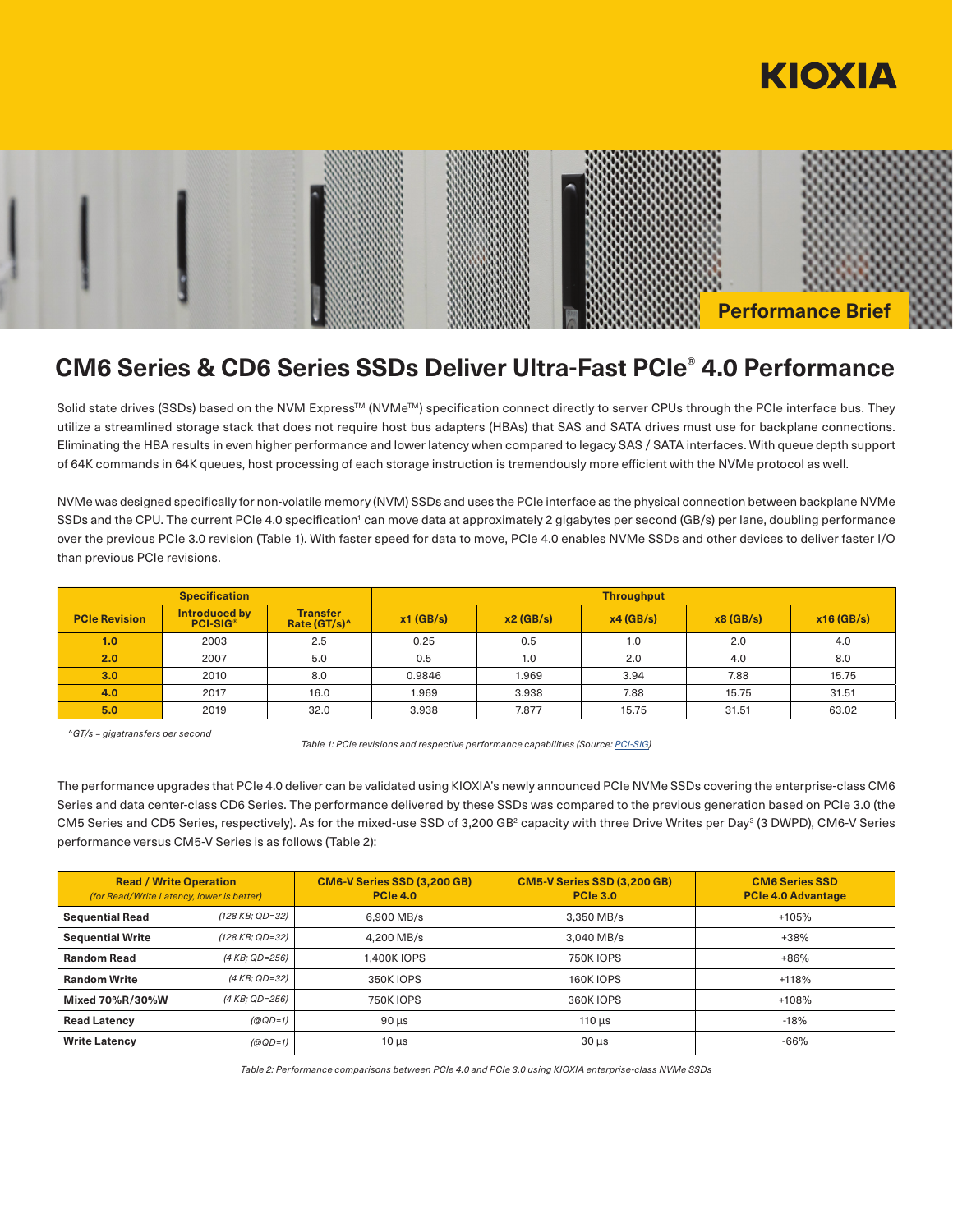**Read / Write Operation** *(for Read/Write Latency, lower is better)* **CD6-R Series SSD (3,840 GB) PCIe 4.0 CD5 Series SSD (3,840 GB) PCIe 3.0 CD6 Series SSD PCIe 4.0 Advantage Sequential Read**  $(128 KB; QD=32)$  6,200 MB/s 3,140 MB/s 3,140 MB/s +97% **Sequential Write**  $(128 \text{ KB}; \text{QD}=32)$  2,350 MB/s 1,520 MB/s 1,520 MB/s +54% **Random Read** (4 KB) 1,000K IOPS  $(QD = 256)$ 465K IOPS (QD = 128) +115% **Random Write** *(4 KB; QD=32)* 60K IOPS 40K IOPS +50% **Mixed 70%R/30%W**  $(4 KB; QD=128)$  180K IOPS 115K IOPS 115K IOPS +56% **Read Latency** *(@QD=1)* 90µs 120µs -25% **Write Latency** *(@QD=1)* 35µs 30µs +16%

As for the read-intensive SSD of 3,840 GB capacity, CD6 Series (1 DWPD) performance versus CD5 Series (<1 DWPD) is as follows (Table 3):

*Table 3: Performance comparisons between PCIe 4.0 and PCIe 3.0 using KIOXIA data center-class NVMe SSDs*

From these results, the CM6 Series and CD6 Series deliver significant performance gains over the previous generation, and reflect the performance increases associated with the PCIe 4.0 interface.

## **Heightened Performance for Key Use Cases**

The new CM6 Series and CD6 Series SSDs from KIOXIA are well-suited for many data-intensive and computational use cases that can take full advantage of the speed upgrade that PCIe 4.0 delivers. For the enterprise, some of the key use cases include:

- *• Databases: require low-latency, dual-ports (for multi-path and high-availability), and very high transactions per second*
- *• Data Analytics: require high sequential and random read bandwidth for analytic searches*
- *• Compute-side AI / ML: require fast data transfers into DRAM and GPUs during staging while validating data immediately for corruption during checkpoints*

For the data center, some of the key use cases include:

- *• Cloud Computing: require high data transfer and IOPS performance, and low-latency*
- Container Orchestration: require high transfer rates and IOPS performance in combination with high queue depths in random read and *write environments*
- *• Content Delivery Networks (CDNs): require read-intensive performance typically at 95% read and 5% write*
- *• Databases: require low-latency and high transactions per minute*
- Media Streaming: require high read bandwidth that can move content into several systems as fast as possible for streaming to many *subscribers simultaneously*

### **Feature Comparison: CM6 Series vs CD6 Series**

In general, enterprise-class NVMe SSDs are designed to run 24 hours/7 days per week in data center servers and storage to deliver the highest performance any class of SSD can currently achieve. They include such features as dual-port, larger capacities, read-intensive and mixed-use endurances, and high levels of data protection (data integrity checking, high reliability, media wear reporting and error reporting). Data center NVMe SSDs are designed for scale out and hyperscale environments, where read performance, Quality of Service (QoS) and power efficiency are key metrics. These drives are optimized for read-intensive applications and are typically targeted at cloud workloads. A comparison between the enterprise-class CM6 Series and data center-class CD6 Series are as follows: